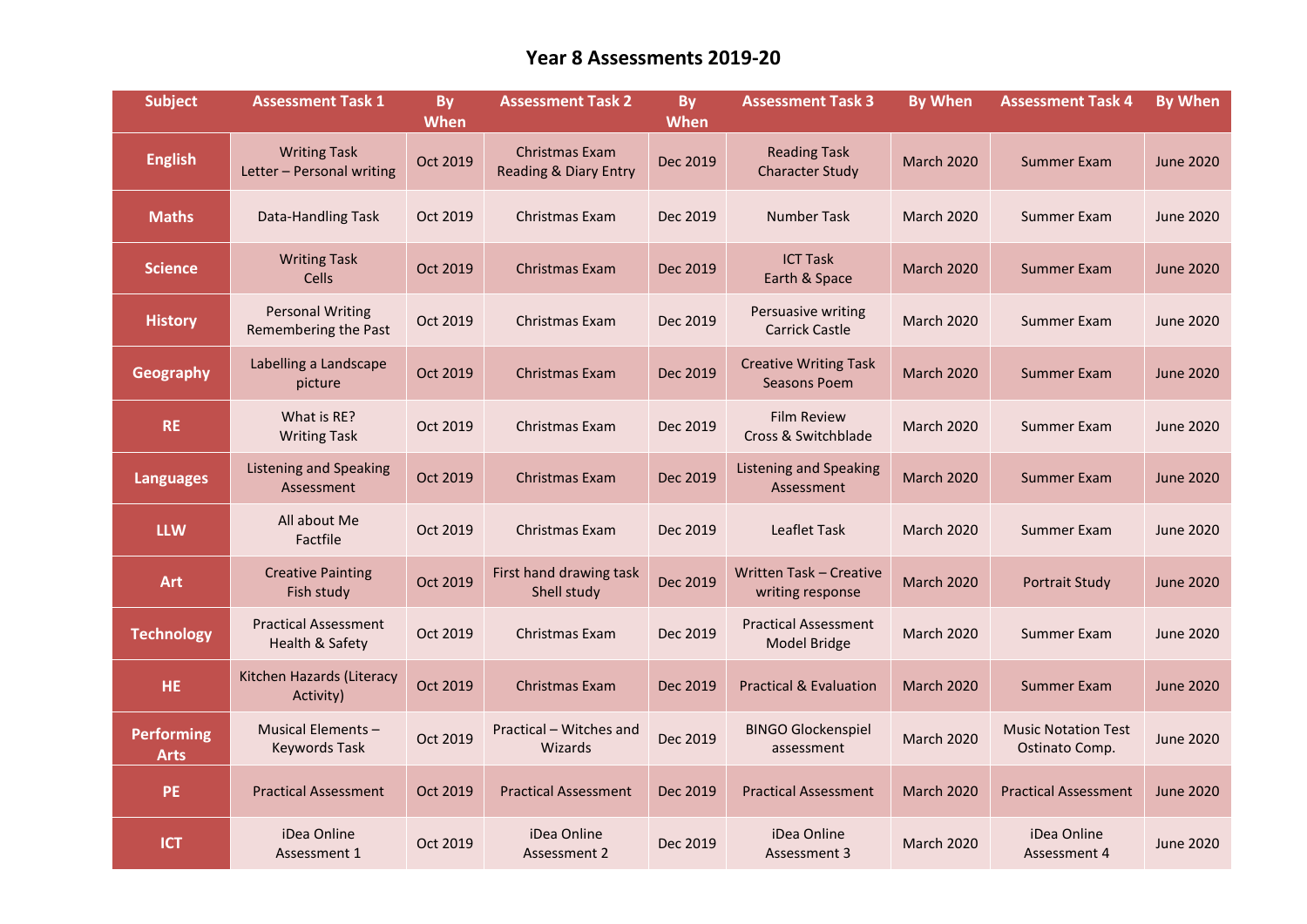## **Year 9 Assessments 2019-20**

| <b>Subject</b>                   | <b>Assessment Task 1</b>                     | <b>By</b><br><b>When</b> | <b>Assessment Task 2</b>                 | <b>By</b><br><b>When</b> | <b>Assessment Task 3</b>                           | <b>By When</b>    | <b>Assessment Task 4</b>                        | <b>By When</b>   |
|----------------------------------|----------------------------------------------|--------------------------|------------------------------------------|--------------------------|----------------------------------------------------|-------------------|-------------------------------------------------|------------------|
| <b>English</b>                   | <b>Creative Writing</b>                      | Oct 2019                 | Christmas Exam                           | Dec 2019                 | <b>News Report</b>                                 | <b>March 2020</b> | Summer Exam                                     | <b>June 2020</b> |
| <b>Maths</b>                     | Skills - Number                              | Oct 2019                 | Christmas Exam                           | Dec 2019                 | Skills - Shape & Space                             | <b>March 2020</b> | Summer Exam                                     | June 2020        |
| <b>Science</b>                   | <b>Writing Task</b><br><b>Using Forces</b>   | Oct 2019                 | Christmas Exam                           | Dec 2019                 | <b>Writing Task</b><br><b>Energy in Food</b>       | <b>March 2020</b> | Summer Exam                                     | <b>June 2020</b> |
| <b>History</b>                   | <b>Source Analysis</b><br>The Gunpowder plot | Oct 2019                 | Christmas Exam                           | Dec 2019                 | <b>Writing Task</b><br>Women's Rights              | <b>March 2020</b> | Summer Exam                                     | June 2020        |
| <b>Geography</b>                 | Using an Atlas<br><b>Skills Assessment</b>   | Oct 2019                 | Christmas Exam                           | Dec 2019                 | <b>Creative Writing Task</b><br>Ecosystems         | <b>March 2020</b> | Summer Exam                                     | June 2020        |
| <b>RE</b>                        | Judaism Summary<br><b>Test</b>               | Oct 2019                 | Christmas Exam                           | Dec 2019                 | <b>ICT Task</b><br>Martin Luther King              | <b>March 2020</b> | Summer Exam                                     | June 2020        |
| <b>Languages</b>                 | <b>Listening and Speaking</b><br>Assessment  | Oct 2019                 | Christmas Exam                           | Dec 2019                 | <b>Listening and Speaking</b><br>Assessment        | <b>March 2020</b> | <b>Summer Exam</b>                              | <b>June 2020</b> |
| <b>LLW</b>                       | <b>Personal Development</b><br>Task          | Oct 2019                 | Christmas Exam                           | Dec 2019                 | Citizenship Task                                   | <b>March 2020</b> | Summer Exam                                     | June 2020        |
| <b>Art</b>                       | Oil Pastel Study<br>Natural environment      | Oct 2019                 | First hand drawing task<br><b>Nature</b> | Dec 2019                 | <b>Writing Task - Creative</b><br>writing response | <b>March 2020</b> | <b>Drawing Task</b><br><b>Built environment</b> | <b>June 2020</b> |
| <b>Technology</b>                | <b>Practical Assessment</b><br>Flower Holder | Oct 2019                 | Christmas Exam                           | Dec 2019                 | <b>Practical Assessment</b><br>Wood                | <b>March 2020</b> | Summer Exam                                     | <b>June 2020</b> |
| HE.                              | <b>Practical &amp; Evaluation</b>            | Oct 2019                 | Christmas Exam                           | Dec 2019                 | <b>Written Task</b><br>Vitamin C Report            | <b>March 2020</b> | Summer Exam                                     | <b>June 2020</b> |
| <b>Performing</b><br><b>Arts</b> | Keyboard Assessment                          | Oct 2019                 | Instruments of the<br>Orchestra Test     | Dec 2019                 | Homeless Drama<br>Practical                        | <b>March 2020</b> | Listening skills test<br>and Dubstep comp.      | June 2020        |
| <b>PE</b>                        | <b>Practical Assessment</b>                  | Oct 2019                 | <b>Practical Assessment</b>              | Dec 2019                 | <b>Practical Assessment</b>                        | <b>March 2020</b> | <b>Practical Assessment</b>                     | <b>June 2020</b> |
| <b>ICT</b>                       | iDea Online<br>Assessment 1                  | Oct 2019                 | iDea Online<br>Assessment 2              | Dec 2019                 | iDea Online<br>Assessment 3                        | <b>March 2020</b> | iDea Online<br>Assessment 4                     | <b>June 2020</b> |